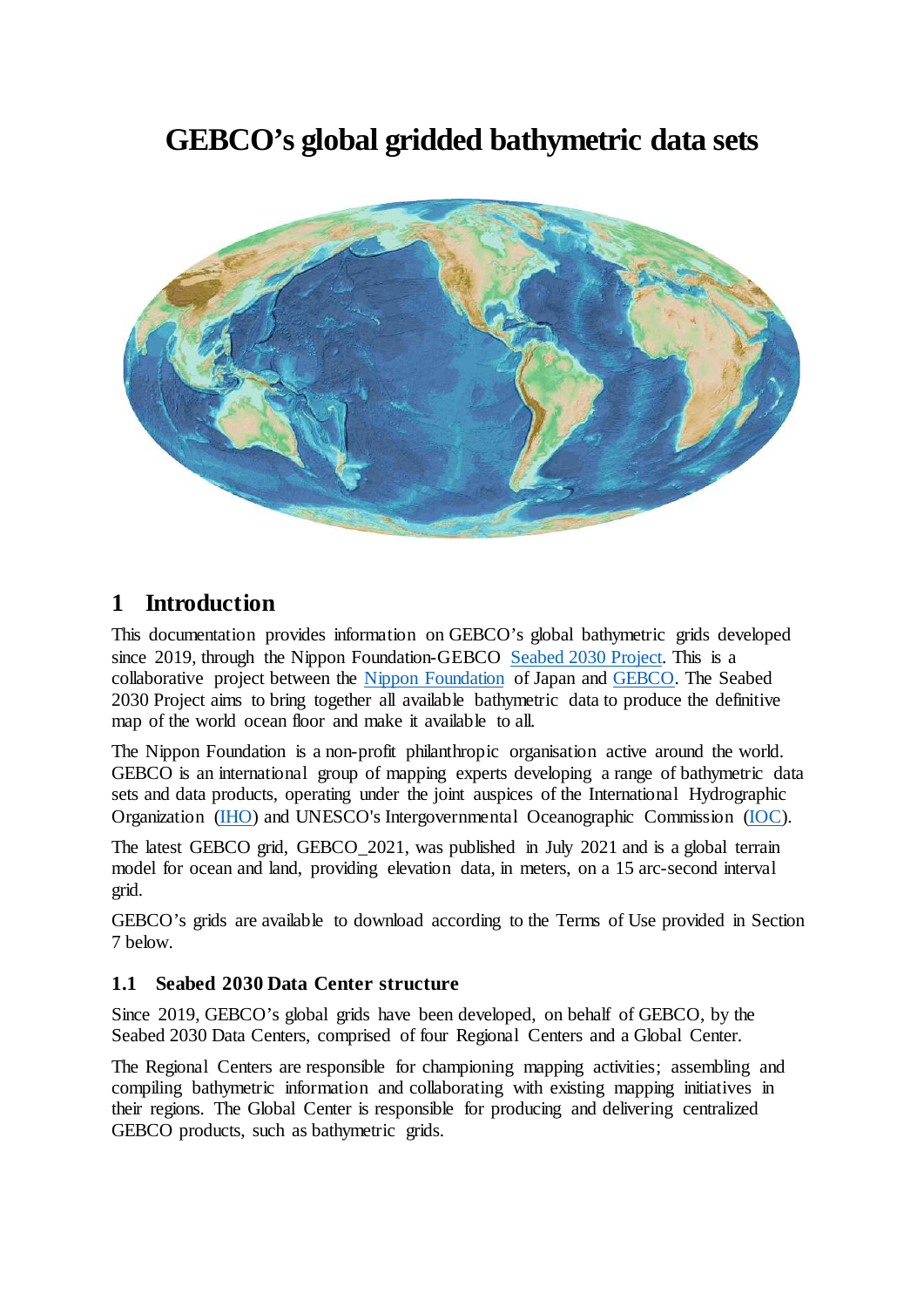#### **1.2 Seabed 2030 Centers**



Figure 1. Locations of the Seabed 2030 Centers

- Southern Ocean hosted at the Alfred Wegener Institute (AWI), Germany
- South and West Pacific Ocean hosted at the National Institute of Water and Atmospheric Research (NIWA), New Zealand
- Atlantic and Indian Oceans hosted at the Lamont Doherty Earth Observatory (LDEO), Columbia University, USA
- Arctic and North Pacific Oceans hosted at Stockholm University (SU), Sweden and the Center for Coastal and Ocean Mapping at the University of New Hampshire (UNH), USA
- Global Data Center hosted at the British Oceanographic Data Centre (BODC), National Oceanography Centre (NOC), UK

# **2 Grid development**

GEBCO's global grids are continuous terrain models for ocean and land with a spatial resolution of 15 arc seconds. The data values are pixel-centre registered i.e. they refer to elevations, in meters, at the centre of grid cells.

Below, information is given about the generation of the GEBCO\_2021, GEBCO\_2020 and GEBCO\_2019 Grids.

### **2.1 GEBCO\_2021**

The GEBCO\_2021 Grid was released in July 2021. It uses as a 'base' Version 2.2 of the SRTM15+ data set between latitudes of 50° South and 60° North. This data set is a fusion of land topography with measured and estimated seafloor topography. This version of SRTM15+ is similar to version 2.1 [Tozer et al., 2019] with minor updates. Version 2.2 uses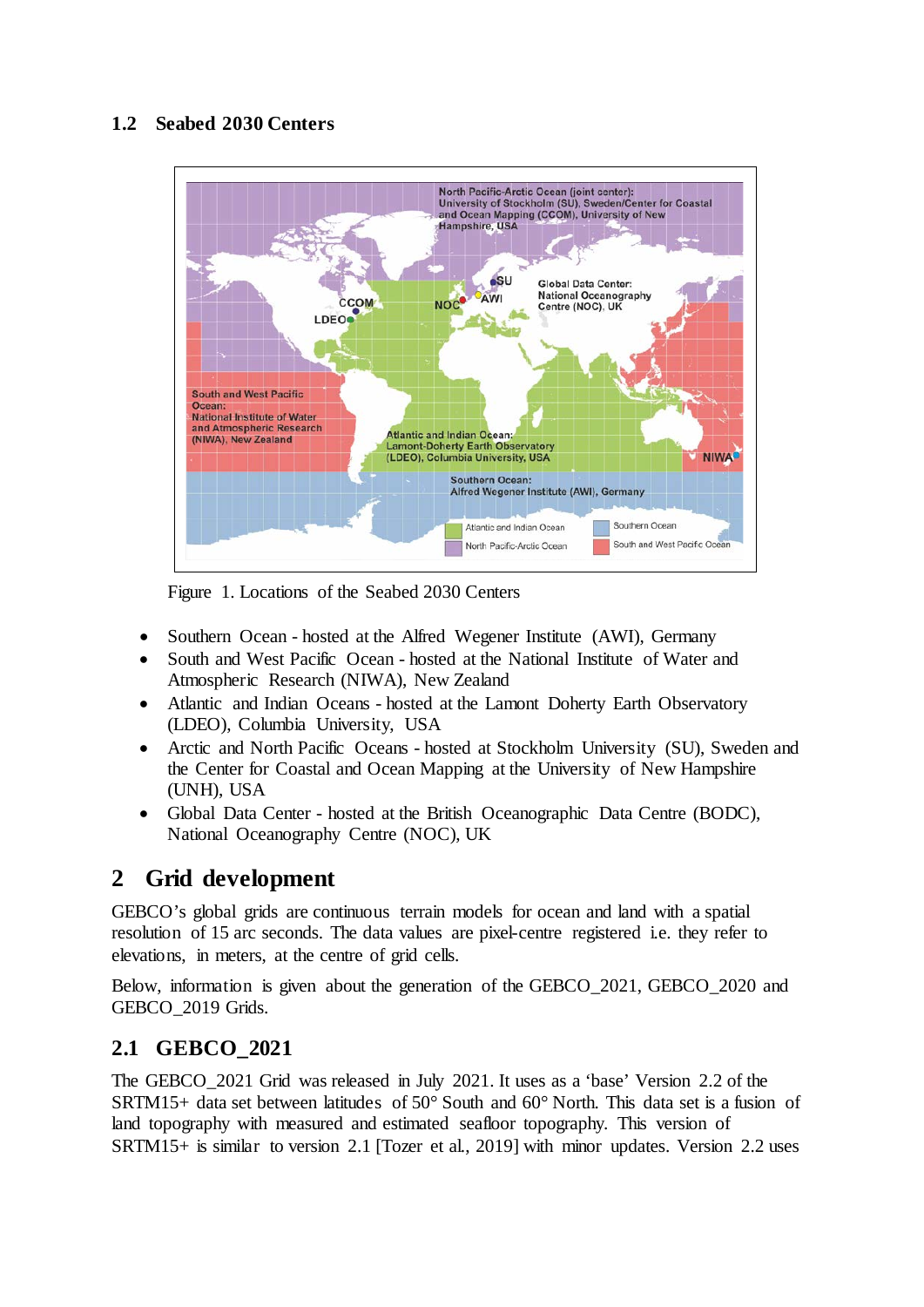predicted depths based on the V29 gravity model [Sandwell et al., 2019] and approximately 400 small areas containing suspect data were visually identified and removed from the grid.

The SRTM15+ base grid has been augmented with the gridded bathymetric data sets developed by the four Seabed 2030 Regional Centers to produce the GEBCO\_2021 Grid.

The Regional Centers have compiled gridded bathymetric data sets, largely based on multibeam data, for their areas of responsibility. These regional grids were then provided to the Global Center.

For areas outside of the polar regions (primarily south of 60°N and north of 50°S), these data sets are in the form of 'sparse grids', i.e. only grid cells that contain data were populated. For the polar regions, complete grids were provided due to the complexities of incorporating data held in polar coordinates.

The compilation of the GEBCO\_2021 Grid from these regional data grids was carried out at the Global Center, with the aim of producing a seamless global terrain model.

The data sets provided as sparse grids by the Regional Centers were included on to the base grid without any blending, i.e. grid cells in the base grid were replaced with data from the sparse grids. This was with the aim of avoiding creating edge effects, 'ridges and ripples', at the boundaries between the sparse grids and base grid during the blending process used previously. In addition, this allows a clear identification of the data source within the grid, with no cells being 'blended' values. Routines from the Generic Mapping Tools [\(GMT\)](https://www.generic-mapping-tools.org/) system were used to do the merging of the data sets.

For the polar data sets, and the adjoining North Sea area, supplied in the form of complete grids these data sets were included using feather blending techniques from GlobalMapper software version 11.0 made available by Blue Marble Geographics.

Some additional edits were made to the final grid to remove erroneous values identified in the previous grid and notified to the Global Centre.

The GEBCO\_2021 Grid includes data sets from a number of international and national data repositories and regional mapping initiatives. Information on the data sets included in the grid is given in our [data contributors](https://www.gebco.net/about_us/acknowledgements/our_data_contributors/) list.

#### **Ice-surface elevation and under-ice topography**

The primary GEBCO\_2021 grid contains land and ice surface elevation information - as provided for previous GEBCO grid releases. In addition, for the 2021 release a version of the grid is available with under-ice topography information for Greenland and Antarctica.

The information for ice-surface elevation and under-ice topography/bathymetry is taken from IceBridge BedMachine Greenland, Version 3 (Morlighem, M. et al. 2017) and data based on MEaSUREs BedMachine Antarctica, Version 2 (Morlighem, M. et al 2020).

#### **Land Data**

The land data in the GEBCO\_2021 Grid are taken directly from SRTM15+ V2.2 data set for all areas outside the Polar regions – see the [SRTM15\\_plus data set documentation](https://agupubs.onlinelibrary.wiley.com/doi/full/10.1029/2019EA000658) for more information.

South of 60°S, the land/ ice-surface elevation topography is largely determined from MEaSUREs BedMachine Antarctica, Version 2 (Morlighem, M. et al 2020). For areas north of 60°N, land data are largely taken from the Global Multi-resolution Terrain Elevation Data 2010 (GMTED2010) data set (Danielson, J.J., and Gesch, D.B., 2011).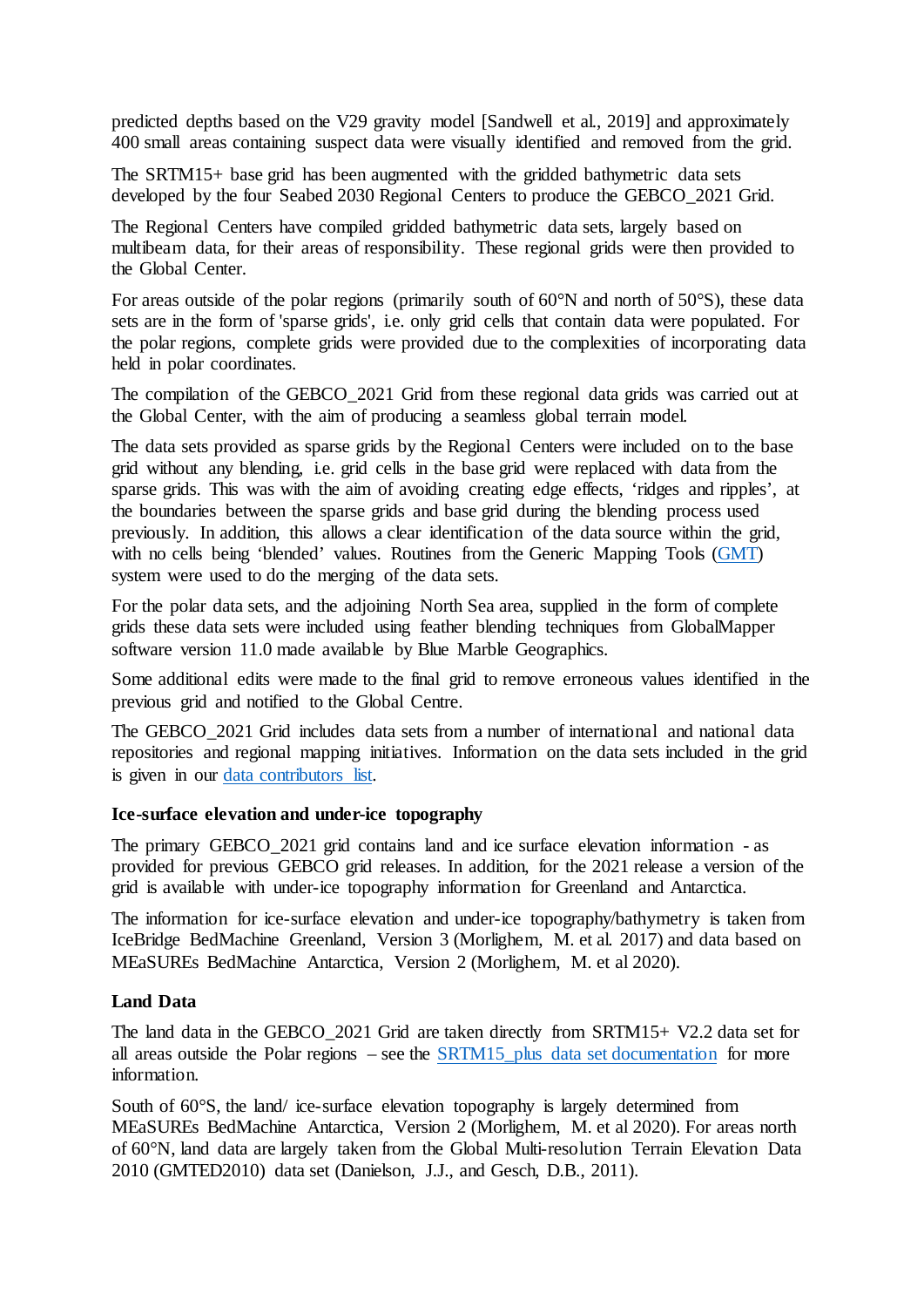#### **2.2 GEBCO\_2020**

The GEBCO\_2020 Grid was released in May 2020. It uses as a 'base' Version 2 of the SRTM15+ data set (Tozer et al, 2019). This data set is a fusion of land topography with measured and estimated seafloor topography. It is augmented with the gridded bathymetric data sets developed by the four Seabed 2030 Regional Centers.

The Regional Centers have compiled gridded bathymetric data sets, largely based on multibeam data, for their areas of responsibility. These regional grids were then provided to the Global Center.

For areas outside of the polar regions (primarily south of 60°N and north of 50°S), these data sets are in the form of 'sparse grids', i.e. only grid cells that contain data were populated. For the polar regions, complete grids were provided due to the complexities of incorporating data held in polar coordinates.

The compilation of the GEBCO\_2020 Grid from these regional data grids was carried out at the Global Center, with the aim of producing a seamless global terrain model.

In contrast to the development of the previous GEBCO grid, GEBCO\_2019, the data sets provided as sparse grids by the Regional Centers were included on to the base grid without any blending, i.e. grid cells in the base grid were replaced with data from the sparse grids. This was with the aim of avoiding creating edge effects, 'ridges and ripples', at the boundaries between the sparse grids and base grid during the blending process used previously. In addition, this allows a clear identification of the data source within the grid, with no cells being 'blended' values. Routines from Generic Mapping Tools (GMT) system were used to do the merging of the data sets.

For the polar data sets, and the adjoining North Sea area, supplied in the form of complete grids these data sets were included using feather blending techniques from GlobalMapper software version 11.0 made available by Blue Marble Geographic.

Some additional edits were made to the final grid to remove erroneous values identified in the previous grid and notified to the Global Centre.

The GEBCO\_2020 Grid includes data sets from a number of international and national data repositories and regional mapping initiatives. Access a list of the [data sets included in the](https://www.gebco.net/data_and_products/gridded_bathymetry_data/gebco_2020/) [GEBCO\\_2020 Grid.](https://www.gebco.net/data_and_products/gridded_bathymetry_data/gebco_2020/)

#### **Land Data**

The land data in the GEBCO Grid are taken directly from SRTM15+ V2 data set for all areas outside the Polar regions.

South of 60°S, the land topography is largely determined from Bedmap2 (Fretwell et al, 2013). For areas north of 60°N, land data are taken from the Global Multi-resolution Terrain Elevation Data 2010 (GMTED2010) data set.

#### **2.3 GEBCO\_2019**

The GEBCO\_2019 Grid was released in April 2019. It uses as a 'base' Version 1 of the SRTM15+ data set (Olson et al, 2014). This data set is a fusion of land topography with measured and estimated seafloor topography. It is largely based on version 11 of SRTM30+ (Becker et al, 2009; Sandwell et al, 2014), augmented with the gridded bathymetric data sets developed by the four Seabed 2030 Regional Centers. The published data were recalculated on a cell-registered grid for use by GEBCO.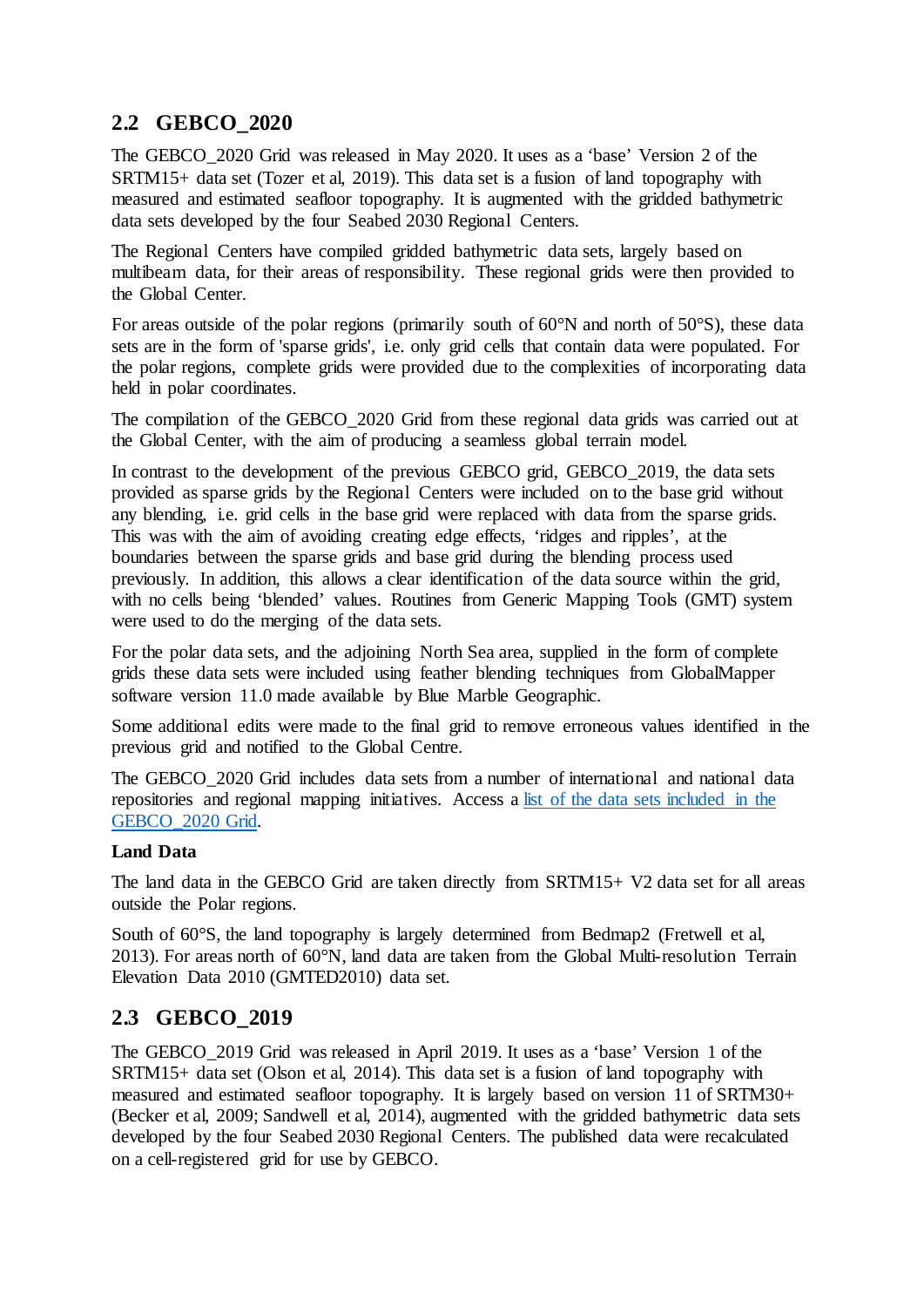The Seabed 2030 Regional Centers have compiled gridded bathymetric data sets, largely based on multibeam data, on a sub-set of the global grid for their areas of responsibility. These regional grids were then provided to the Global Center. For areas outside of the polar regions (primarily south of 60N and north of 50S), these data sets are in the form of 'sparse grids', i.e. only grid cells that contain data were populated. For the polar regions, complete grids were provided due to the complexities of incorporating data held in polar coordinates.

The compilation of the GEBCO\_2019 Grid from these regional data grids, with some additional source data sets, was carried out at the Global Center, with the aim of producing a seamless global terrain model.

The majority of the work, for the non-polar regions, was done using the 'remove-restore' procedure (Smith and Sandwell, 1997; Becker, Sandwell and Smith, 2009 and Hell and Jakobsson, 2011). This is a two stage process of computing the difference between the new data and the 'base' grid, gridding the difference and adding this difference back to the existing 'base' grid. The aim is to achieve a smooth transition between the 'new' and 'base' data sets with the minimum of perturbation of the existing base data set.

For the polar data sets, and the adjoining North Sea are, supplied in the form of complete grids these data sets were included using feather blending techniques from GlobalMapper software version 11.0, made available by Blue Marble Geographic.

The GEBCO\_2019 Grid includes data sets from a number of international and national data repositories and regional mapping initiatives. [Access information on the data sets included in](https://www.gebco.net/data_and_products/gridded_bathymetry_data/gebco_2019/gebco_2019_info.html)  [the GEBCO\\_2019 Grid.](https://www.gebco.net/data_and_products/gridded_bathymetry_data/gebco_2019/gebco_2019_info.html)

#### **Land Data**

The land data in the GEBCO Grid are taken directly from SRTM15+ for all areas outside the Polar regions.

South of 60°S, the land topography is determined from Bedmap2 (Fretwell et al, 2013).

# **3. GEBCO Type Identifier (TID) Grid**

GEBCO's bathymetric grids are accompanied by a Type Identifier (TID) grid. This data set identifies the type of source data that the corresponding grid cells in the GEBCO Grid are based on.

The table below details the coding of the GEBCO Type Identifier (TID) grid.

|                            | <b>TID</b> Definition                                                             |
|----------------------------|-----------------------------------------------------------------------------------|
| $\Omega$                   | Land                                                                              |
| <b>Direct measurements</b> |                                                                                   |
| 10                         | Singlebeam - depth value collected by a single beam echo-sounder                  |
| 11                         | Multibeam - depth value collected by a multibeam echo-sounder                     |
| 12                         | Seismic - depth value collected by seismic methods                                |
| 13                         | Isolated sounding - depth value that is not part of a regular survey or trackline |
| 14                         | ENC sounding - depth value extracted from an Electronic Navigation Chart (ENC)    |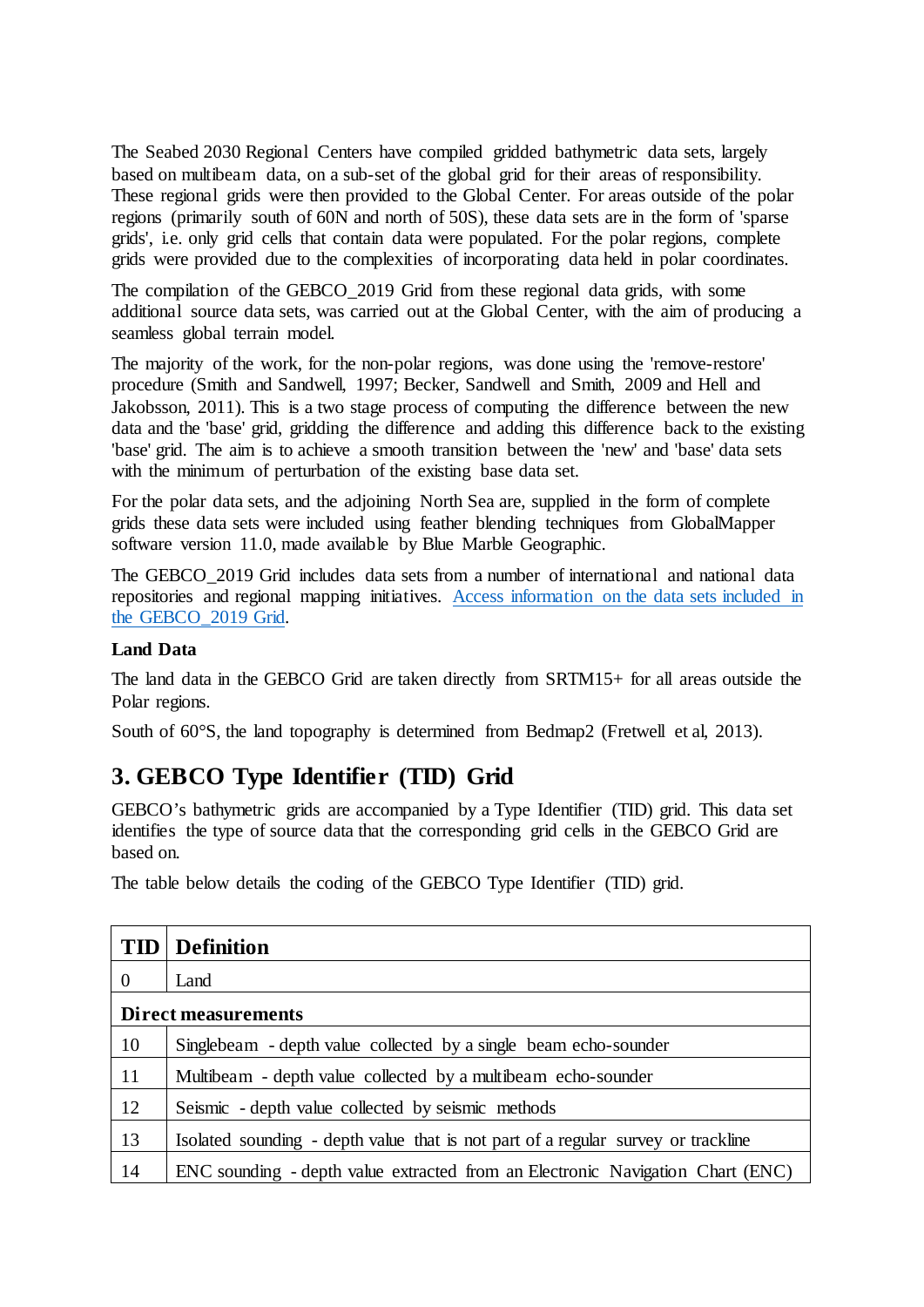| 15                           | Lidar - depth derived from a bathymetric lidar sensor                                                                                                                                                                 |  |
|------------------------------|-----------------------------------------------------------------------------------------------------------------------------------------------------------------------------------------------------------------------|--|
| 16                           | Depth measured by optical light sensor                                                                                                                                                                                |  |
| 17                           | Combination of direct measurement methods                                                                                                                                                                             |  |
| <b>Indirect measurements</b> |                                                                                                                                                                                                                       |  |
| 40                           | Predicted based on satellite-derived gravity data - depth value is an interpolated<br>value guided by satellite-derived gravity data                                                                                  |  |
| 41                           | Interpolated based on a computer algorithm - depth value is an interpolated value<br>based on a computer algorithm (e.g. Generic Mapping Tools)                                                                       |  |
| 42                           | Digital bathymetric contours from charts - depth value taken from a bathymetric<br>contour data set                                                                                                                   |  |
| 43                           | Digital bathymetric contours from ENCs - depth value taken from bathymetric<br>contours from an Electronic Navigation Chart (ENC)                                                                                     |  |
| 44                           | Bathymetric sounding - depth value at this location is constrained by bathymetric<br>sounding(s) within a gridded data set where interpolation between sounding points<br>is guided by satellite-derived gravity data |  |
| 45                           | Predicted based on helicopter/flight-derived gravity data                                                                                                                                                             |  |
| 46                           | Depth estimated by calculating the draft of a grounded iceberg using satellite-<br>derived freeboard measurement.                                                                                                     |  |
| <b>Unknown</b>               |                                                                                                                                                                                                                       |  |
| 70                           | Pre-generated grid - depth value is taken from a pre-generated grid that is based on<br>mixed source data types, e.g. single beam, multibeam, interpolation etc.                                                      |  |
| 71                           | Unknown source - depth value from an unknown source                                                                                                                                                                   |  |
| 72                           | Steering points - depth value used to constrain the grid in areas of poor data<br>coverage                                                                                                                            |  |

### **4. GEBCO Grid, Vertical and horizontal datum**

GEBCO's global gridded data sets provide coverage, spanning 89° 59' 52.5''N, 179° 59' 52.5''W to 89° 59' 52.5''S, 179° 59' 52.5''E on a 15 arc-second geographic latitude and longitude grid.

Each grid consists of 43200 rows x 86400 columns, giving 3,732,480,000 data points. The data values are pixel-centre registered i.e. they refer to elevations, in meters, at the centre of grid cells.

The GEBCO grid can be assumed to be relative to WGS84.

GEBCO's global elevation models are generated by the assimilation of heterogeneous data types, assuming all of them to be referred to Mean Sea Level. However, in some shallow water areas, the grid includes data from sources having a vertical datum other than mean sea level.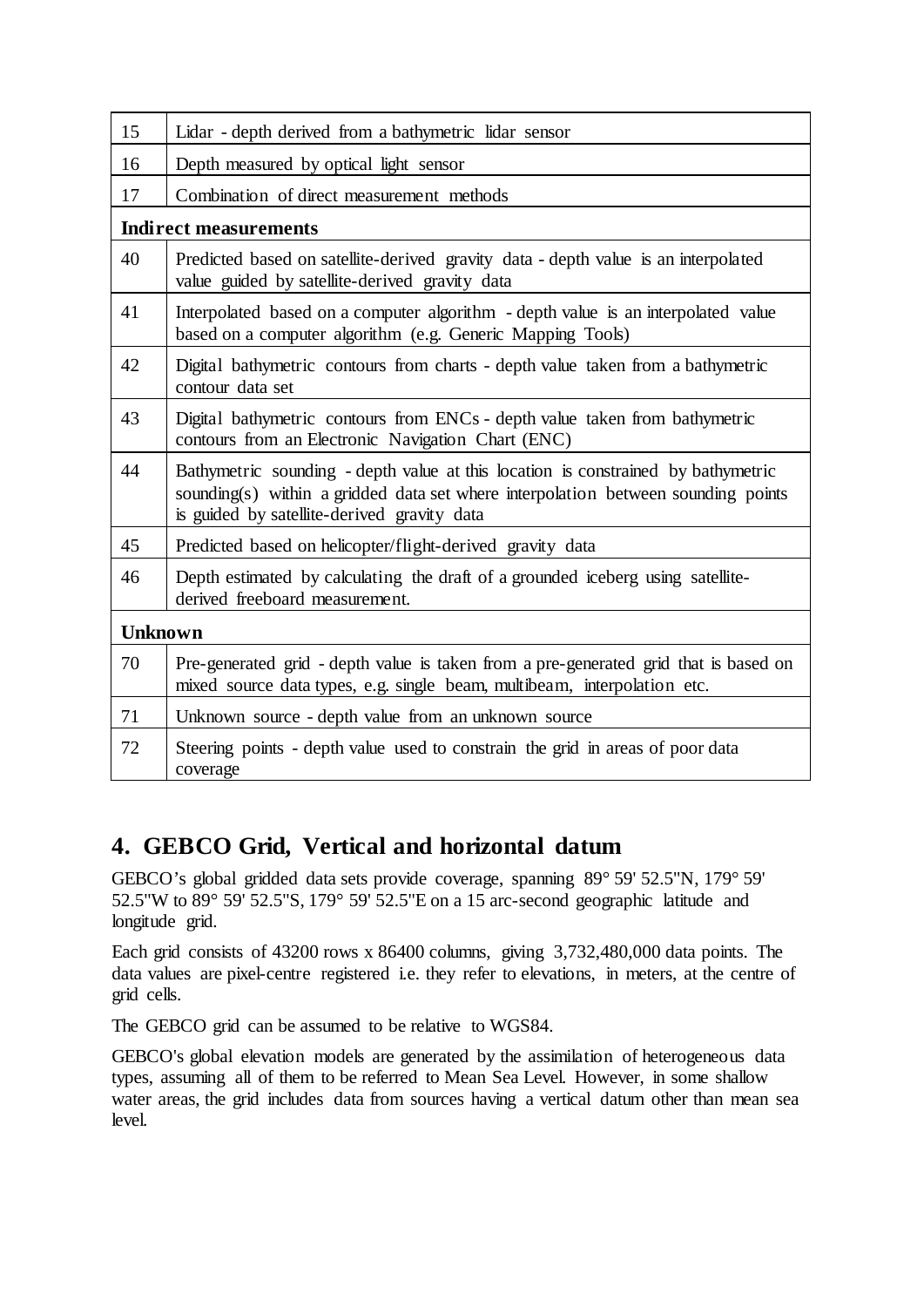### **5. Data Dissemination**

GEBCO's gridded data sets are made available in a number of different formats as described in the following sections.

Data for the GEBCO 2021 Grid are available in each format as a 'one-click' download option from [https://www.gebco.net/data\\_and\\_products/gridded\\_bathymetry\\_data/](https://www.gebco.net/data_and_products/gridded_bathymetry_data/)

Data for the global GEBCO 2020 and GEBCO 2019 Grids are available in netCDF format from [https://www.gebco.net/data\\_and\\_products/historical\\_data\\_sets/.](https://www.gebco.net/data_and_products/historical_data_sets/) 

User-defined subsets from all three grids can also be downloaded in various formats using the [download tool.](https://download.gebco.net/) The information below details the formats available for data sets accessed through the download tool.

#### **5.1 CF-compliant NetCDF format**

NetCDF (Network Common Data Form) is a self-describing, platform independent data format.

GEBCO's global grids of elevation values are available in NetCDF 4 format and conform to the NetCDF Climate and Forecast (CF) Metadata Convention v1.6 [\(http://cfconventions.org/\).](http://cfconventions.org/)

Within the NetCDF files, the data are stored as a two-dimensional array of 2-byte integer values of elevation in metres, with negative values for bathymetric depths and positive values for topographic heights.

GEBCO's TID grids are provided in the same NetCDF format, but data are stored as a twodimensional array of single byte integers.

- The global GEBCO 2021 bathymetric dataset is provided as a single 7.5 GB file.
- The global GEBCO\_2021 TID grid is provided as a single 4 GB file

#### **5.2 Esri ASCII raster format**

This is an ASCII format developed for the export/exchange of Esri ARC/INFO rasters. The format consists of a header that gives the geographic extent and grid interval of the data set, followed by the actual grid cell data values.

#### **5.3 Data GeoTIFF**

The GeoTiff format contains geo-referencing (geographic extent and projection) information embedded within a Tiff file.

### **6. Data set attribution**

If the data sets are used in a presentation or publication then we ask that you acknowledge the source. This should be of the form:

#### **GEBCO\_2021 Grid**

GEBCO Compilation Group (2021) GEBCO 2021 Grid (doi:10.5285/c6612cbe-50b3-0cffe053-6c86abc09f8f)

#### **GEBCO\_2020 Grid**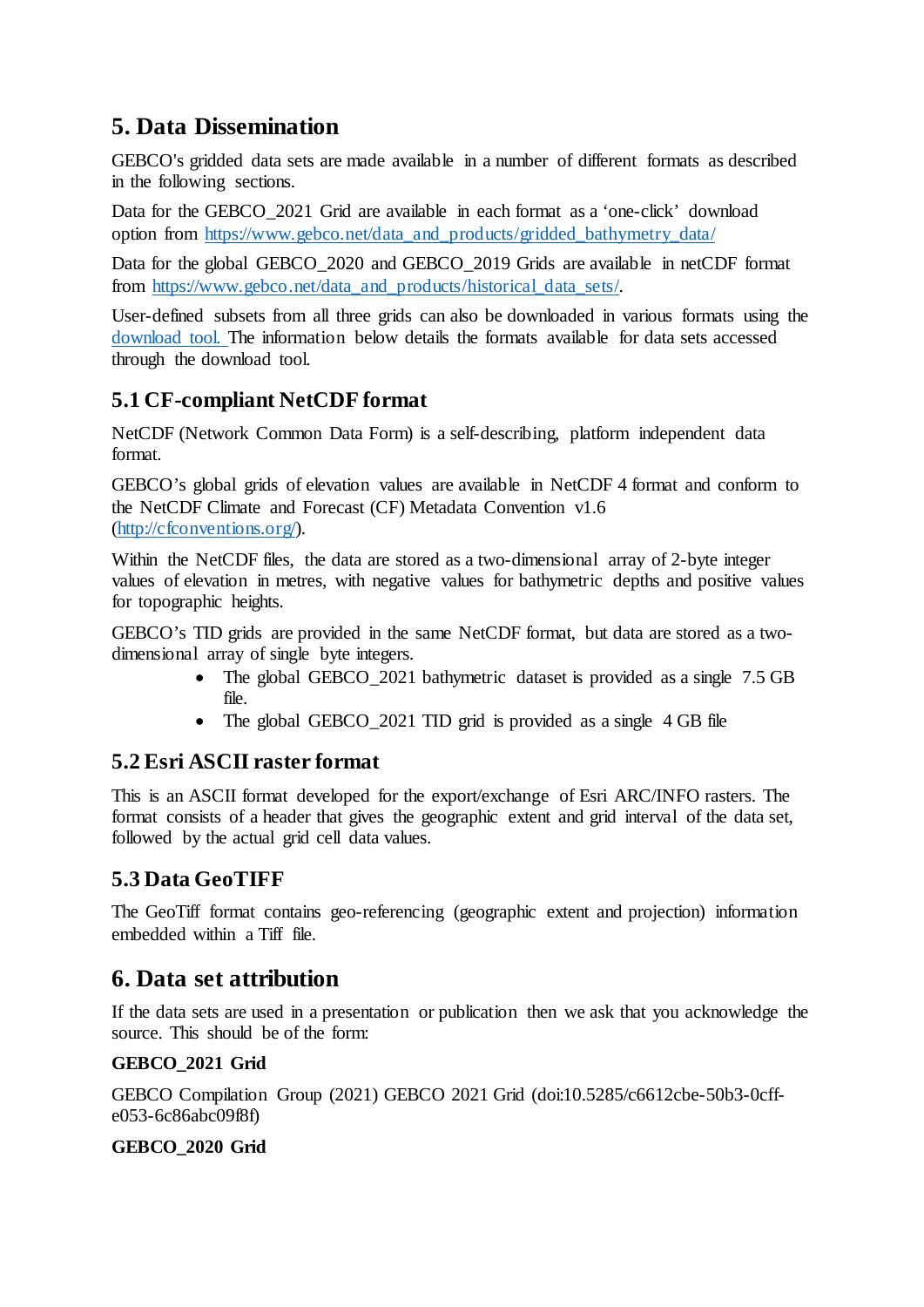GEBCO Compilation Group (2020) GEBCO 2020 Grid (doi:10.5285/a29c5465-b138-234de053-6c86abc040b9)

#### **GEBCO\_2019 Grid**

GEBCO Compilation Group (2019) GEBCO 2019 Grid (doi:10.5285/836f016a-33be-6ddce053-6c86abc0788e)

### **7. Terms of use and disclaimer**

#### **7.1 Scope**

- These terms of use apply to The GEBCO Grid and other GEBCO-derived information products
- For brevity 'The GEBCO Grid' is used throughout and should be interpreted as meaning The GEBCO Grid and other GEBCO-derived information products
- Bathymetric Data refers to measurements made by various instruments of the ocean depth, associated ocean properties and the supporting metadata
- Information products are the result of applying algorithms, mathematical techniques, scientific theory and Intellectual Property to data to create useful, derived values.
- As the GEBCO Grid is created by interpolating, applying algorithms and mathematical techniques to bathymetric data, GEBCO considers the GEBCO Grid to be an information product
- GEBCO does not provide the underlying source bathymetric data when distributing the GEBCO Grid

#### **7.2 Terms of use**

The GEBCO Grid is placed in the public domain and may be used free of charge.

Use of the GEBCO Grid indicates that the user accepts the conditions of use and disclaimer information given below.

Users are free to:

- Copy, publish, distribute and transmit The GEBCO Grid
- Adapt The GEBCO Grid
- Commercially exploit The GEBCO Grid, by, for example, combining it with other information, or by including it in their own product or application

Users must:

- Acknowledge the source of The GEBCO Grid. A suitable form of attribution is given in the documentation that accompanies The GEBCO Grid.
- Not use The GEBCO Grid in a way that suggests any official status or that GEBCO, or the IHO or IOC, endorses any particular application of The GEBCO Grid.
- Not mislead others or misrepresent The GEBCO Grid or its source.

#### **7.3 Disclaimer**

• The GEBCO Grid should NOT be used for navigation or for any other purpose involving safety at sea.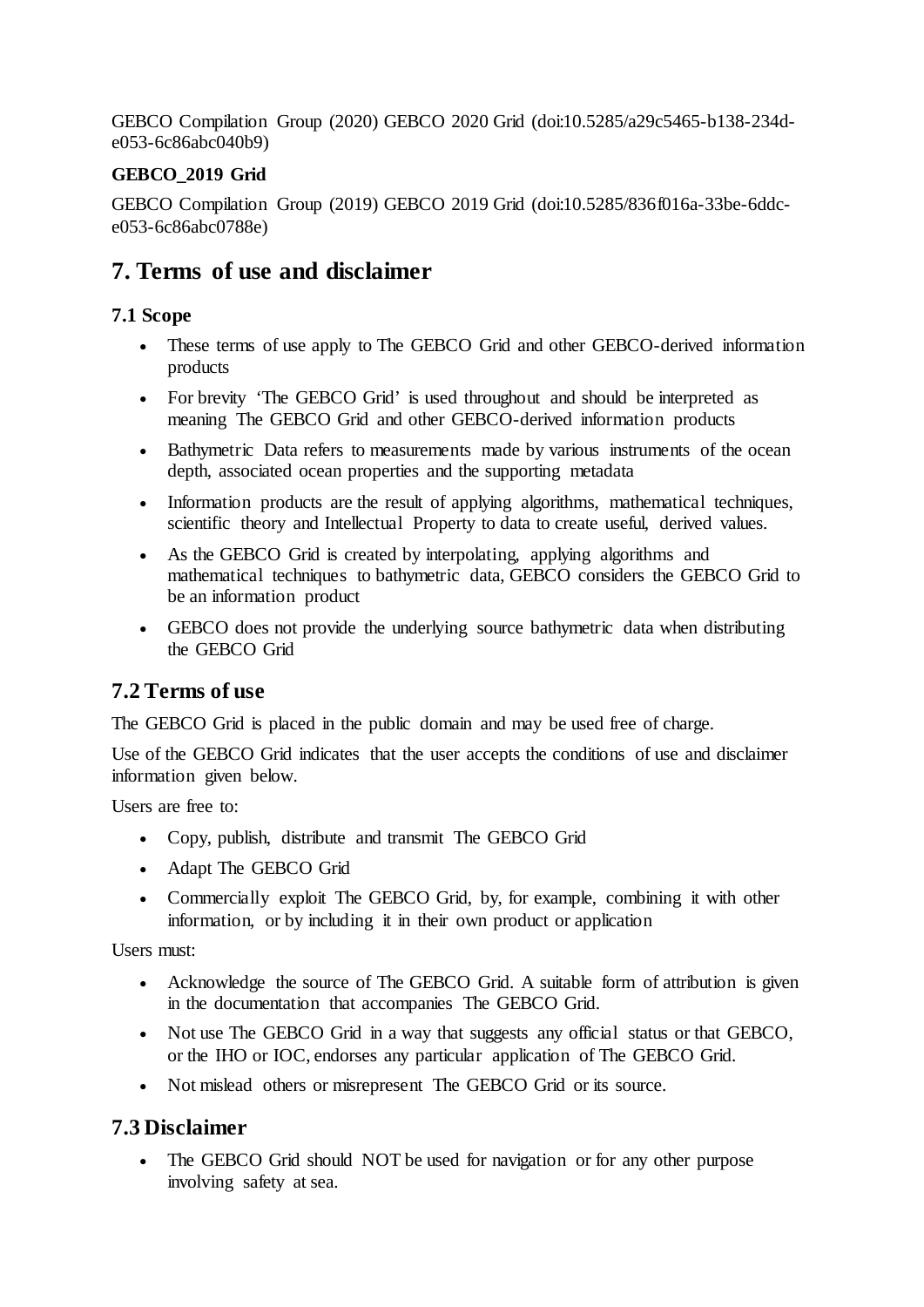- The GEBCO Grid is made available 'as is'. While every effort has been made to ensure reliability within the limits of present knowledge, the accuracy and completeness of The GEBCO Grid cannot be guaranteed. No responsibility can be accepted by GEBCO, IHO, IOC, or those involved in its creation or publication for any consequential loss, injury or damage arising from its use or for determining the fitness of The GEBCO Grid for any particular use.
- The GEBCO Grid is based on bathymetric data from many different sources of varying quality and coverage.
- As The GEBCO Grid is an information product created by interpolation of measured data, the resolution of The GEBCO Grid may be significantly different to that of the resolution of the underlying measured data.

### **8.0 Reporting bugs in the GEBCO Grid**

While every effort is made to produce an error free grid, some artefacts may still appear in the data set. Please see our [errata web page](https://www.gebco.net/data_and_products/gridded_bathymetry_data/data_set_errata/) for information on known errors in the dataset.

If you find any anomalies in the grid then please report them via email (gdacc@seabed2030.org), giving the problem location, and we will investigate.

#### **9. References**

Becker, J J, D T Sandwell, W H F Smith, J Braud, B Binder, J Depner, D Fabre, J. Factor, S Ingalls, S-H Kim, R Ladner, K Marks, S Nelson, A Pharaoh, R Trimmer, J Von Rosenberg, G Wallace, P Weatherall (2009). Global Bathymetry and Elevation Data at 30 Arc Seconds Resolution: SRTM30\_PLUS, Marine Geodesy, 32:4, 355-371.

Danielson, J.J., and Gesch, D.B., 2011, Global multi-resolution terrain elevation data 2010 (GMTED2010): U.S. Geological Survey Open-File Report 2011–1073, 26 p.

Fretwell, P, H D Pritchard D G Vaughan, J L Bamber, N E Barrand, R Bell, C. Bianchi, R G Bingham, D D Blankenship, G Casassa, G Catania, D Callens, H Conway, A J Cook, H F J Corr, D Damaske,V Damm, F Ferraccioli, R Forsberg, S Fujita, Y Gim, P Gogineni, J A Griggs, R C A Hindmarsh, P Holmlund, J W Holt, R W Jacobel, A Jenkins, W Jokat, T Jordan, E C King, J Kohler, W Krabill, M Riger-Kusk, K A Langley, G Leitchenkov, C Leusche, B P Luyendyk, K Matsuoka, J Mouginot,F O Nitsche, Y Nogi, O A Nost, S V Popov, E Rignot, D M Rippin, A Rivera, J Roberts, N Ros, M J Sieger, A M Smith, D Steinhage, M Studinger, B Sun, B K Tinto, B C Welch, D Wilson, D A Young, C Xiangbin and A Zirizzotti (2013). Bedmap2: improved ice bed, surface and thickness datasets for Antarctica, The Cryosphere, 7, 375-393, 2013, doi.org/10.5194/tc-7-375-2013.

Hell, B and M Jakobsson (2011), Gridding heterogeneous bathymetric data sets with stacked continuous curvature splines in tension, Mar. Geophys. Res., 32(4), 493-501, doi:10.1007/s11001-011-9141-1.

Morlighem, M., C. Williams, E. Rignot, L. An, J. E. Arndt, J. Bamber, G. Catania, N. Chauché, J. A. Dowdeswell, B. Dorschel, I. Fenty, K. Hogan, I. Howat, A. Hubbard, M. Jakobsson, T. M. Jordan, K. K. Kjeldsen, R. Millan, L. Mayer, J. Mouginot, B. Noël, C. O'Cofaigh, S. J. Palmer, S. Rysgaard, H. Seroussi, M. J. Siegert, P. Slabon, F. Straneo, M. R. van den Broeke, W. Weinrebe, M. Wood, and K. Zinglersen. 2017. BedMachine v3: Complete bed topography and ocean bathymetry mapping of Greenland from multi-beam